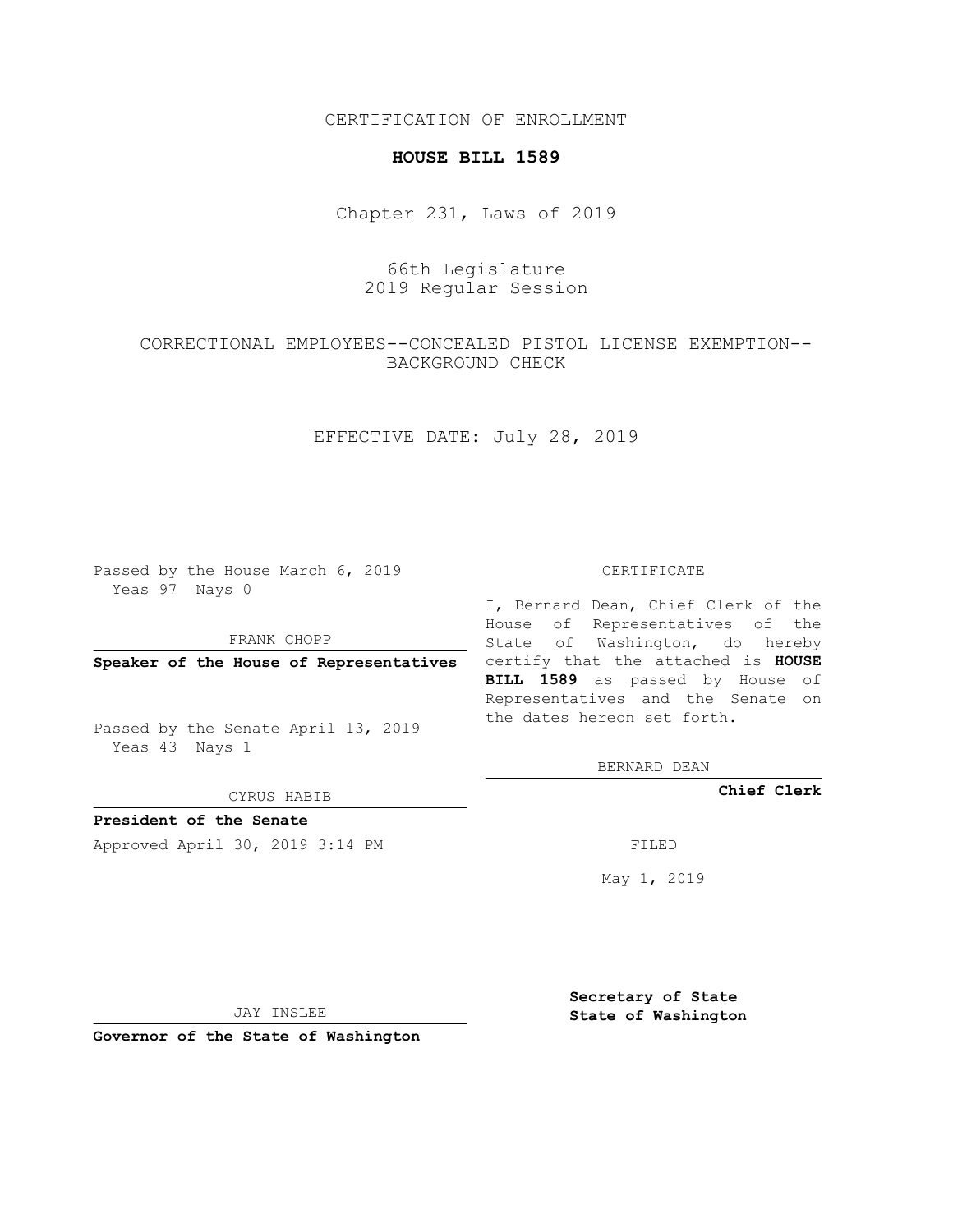### **HOUSE BILL 1589**

Passed Legislature - 2019 Regular Session

## **State of Washington 66th Legislature 2019 Regular Session**

**By** Representatives Chapman, Rude, Blake, Lovick, Goodman, Griffey, Irwin, Volz, Mead, Eslick, Sells, Ryu, Pollet, Stonier, Peterson, Fey, Senn, Gregerson, Riccelli, Lekanoff, Appleton, Steele, Tharinger, and Leavitt

Read first time 01/24/19. Referred to Committee on Civil Rights & Judiciary.

 AN ACT Relating to the exemption from restrictions on carrying firearms for correctional employees who have completed government- sponsored law enforcement firearms training; and amending RCW 9.41.060.4

5 BE IT ENACTED BY THE LEGISLATURE OF THE STATE OF WASHINGTON:

6 **Sec. 1.** RCW 9.41.060 and 2011 c 221 s 1 are each amended to read 7 as follows:

8 The provisions of RCW 9.41.050 shall not apply to:

9 (1) Marshals, sheriffs, prison or jail wardens or their deputies, 10 correctional personnel and community corrections officers as long as 11 they are employed as such who have completed government-sponsored law 12 enforcement firearms training and have been subject to a ((check 13 through the national instant criminal background check system or an 14 equivalent)) background check within the past five years, or other 15 law enforcement officers of this state or another state( $(-$ 16 Correctional personnel and community corrections officers seeking the 17 waiver provided for by this section are required to pay for any 18 background check that is needed in order to exercise the waiver));

19 (2) Members of the armed forces of the United States or of the 20 national guard or organized reserves, when on duty;